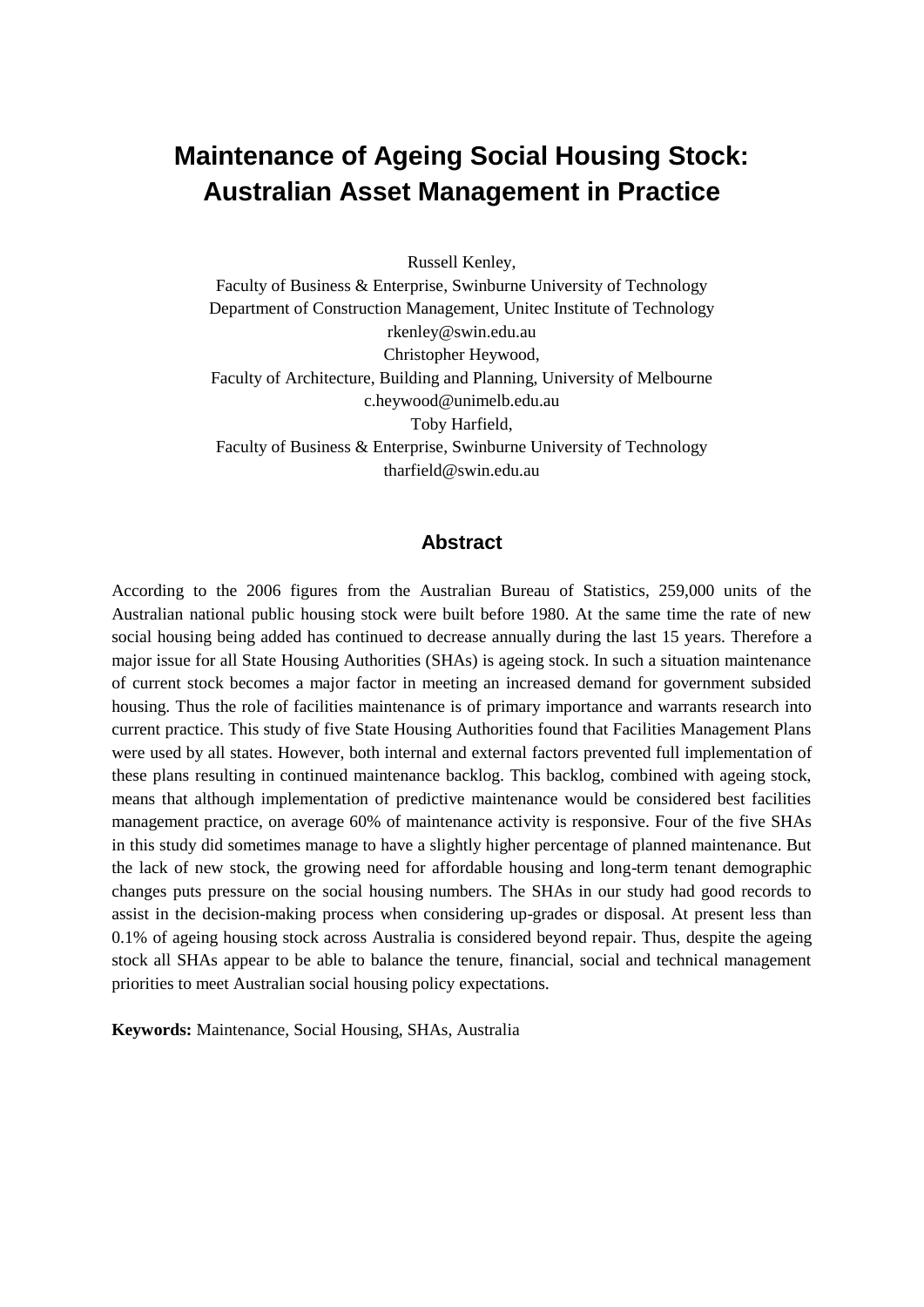## **1. Introduction**

Maintenance of approximately 349,000 public rental dwellings in Australia (AIHW 2010) is the responsibly of State Housing Authorities (SHAs). The SHAs are state government agencies that build, manage and maintain government subsidised rental housing for a variety of social needs.

This stock consists of public housing structures that are usually single family dwellings on estates, but also includes a small number of medium and high rise apartment buildings. The majority of public housing in Australia is located in major cities (71%), but a significant number of units (41,943) are located in small towns and rural areas (AIHW 2010). The variety of locations imposes significant maintenance challenges because of the large size of some Australian States (Western Australia 2.5M  $\text{km}^2$ , Queensland 1.7M  $\text{km}^2$ ).

According to the Australian Bureau of Statistics (2006), 259,000 units of the Australian national public housing stock was built before 1980. At the same time the total number of new public housing stock has decreased in the last 15 years. Therefore a major issue for all SHAs is ageing stock.

In such a situation maintenance of current stock becomes a major factor in meeting an increased demand for government subsided housing. Thus the role of facilities maintenance is of primary importance and warrants research into current practice.

This paper reports on a study into facilities maintenance practices for the public housing stock of 5 Australian State Housing Authorities. The balance of the paper begins with an outline of Australian public housing in section two. Section three provides a description of the purpose and design of the research. Analysis of data pertaining to maintenance practices is the subject of section four. The paper ends with concluding remarks.

# **2. The Australian Housing Landscape**

The majority of Australians live in privately owned dwellings. Australian households access accommodation either through owner occupation or by renting from a private landlord. However, a significant number of households encounter problems in acquiring or accessing suitable accommodation.

Some factors that cause accommodation problems are: high cost, lack of availability, or insufficient housing in location of employment. In addition, dwellings may not be available in the private rental market for households with special accommodation needs such as age or disability. For those with problems accessing housing, Australian State $(6)$  and Territory $(2)$  governments assist households through provision of public housing supported by Federal government funding.

Australia, one of many countries, has been committed to government subsided housing (social and public housing are inter-changeable in this paper, but differences in definition may apply in different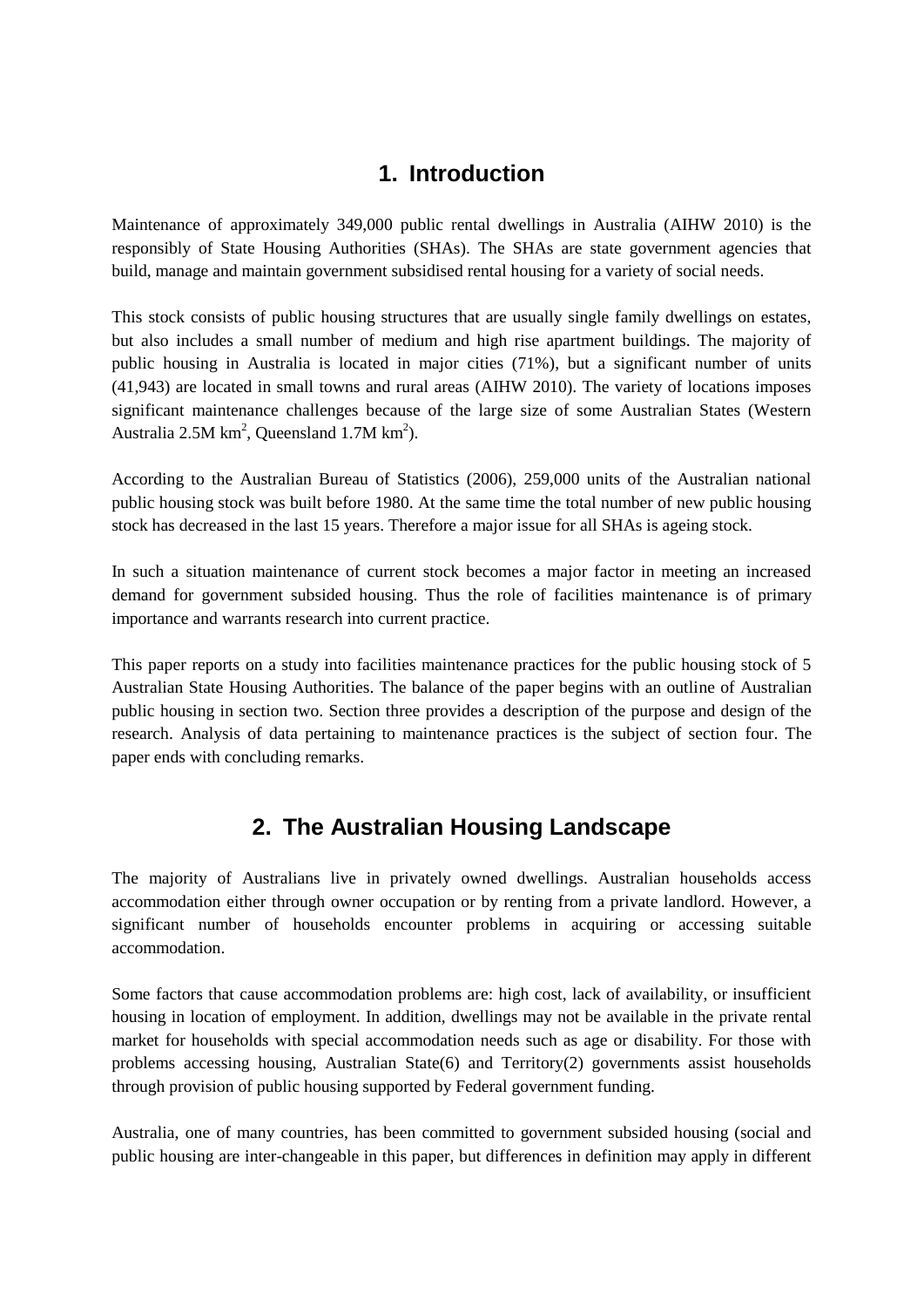jurisdictions and at different times) since the 1950s. For the first 30 years State and Territory Housing Authorities (SHAs) focused on large acquisition programs to meet the needs of two target groups: low income families and older persons. As demand was high and the stock new, little attention was paid to long-term viability of the housing stock (Kenley et al., 2010).

However, during the 1980s concern about whether or not public housing dwellings were safe to live in, was one driver for social housing policy re-definition by government agencies. The initial public housing policy, based on the theory that much of the housing stock would be temporary accommodation, was obviously incorrect. A significant number of households had been in the same accommodation for 20 years or more (Milligan et al., 2006).

A second driver of change was a response to social housing tenant dissatisfaction concerning the condition of their housing. Much of this dissatisfaction was based on the poor structural condition of the dwellings. Indeed, the sub-standard condition of ageing housing stock became a major issue for government housing organisations in many jurisdictions around the world. (Jacobs et al., 2010)

### **2.1 Ageing social housing stock**

According to the Australian Bureau of Statistics (2006), approximately 65 per cent (259,000 units) of the Australian national public housing stock was built before 1980. Figure 1 tracks the number of units built between 1960 and 2000. The graph shows that both public and private housing added the same number of new starts in 1960. However, as the private sector contribution has increased, public housing numbers have continued to decrease over time. While there is yearly fluctuation, the trend is evident. Between 1960 and 2000 private housing provided an average of 15.8 thousand new starts. During each of these years public housing provided an average of only 11.8 thousand new starts.

This pattern of decline in public housing construction in Australian, and internationally, is largely attributed by scholars to the change in the underlying philosophy of government policy makers (Dalton 2009; Turner & Whitehead, 2002).

The response by Australian governments at all levels in the 1990s to problems associated with an ageing public housing stock was to re-assign the role of government from housing service provision to housing market enabler (Heywood & Kenley, 2008; Walker 2001; Arthurson 1998). The SHAs policy of building less new stock was expected to provide an incentive for provision of social housing by non-government organisations. However, even though the number of new units provided by the private sector increased between 1960 and 2000, in 2009 less than 12% of social housing is owned by non-government agencies (AIHW 2010). The real outcome of the policy of reduced public sector building has been that all states in Australia remain the owners of significant numbers of ageing stock (Hall & Berry, 2004).

At the same time the number of households requesting public housing continues to out-strip supply. As at 30 June 2009, 177,652 households were on waiting lists for public rental housing (AIHW 2010). Thus, the role of government and affordable housing remains a topic for continuing research.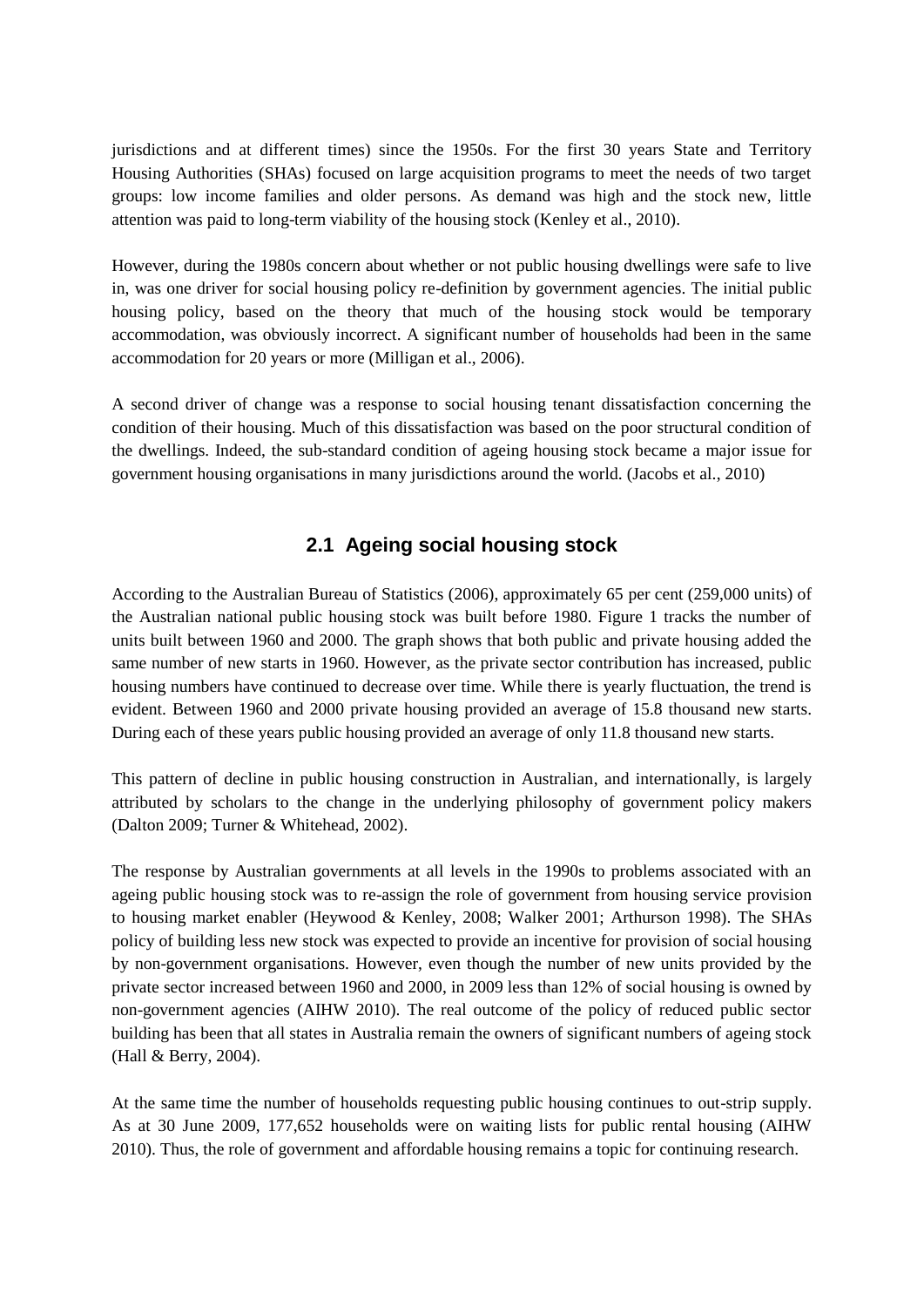# **3. Research Design**

The ageing public housing stock is of concern to both tenants and providers in many countries (van Mossel & Jansen, 2010; Hall & Berry, 2004; Allen & Hicks, 1996). A response to these concerns has been adoption of systematic asset management. Strategies for the management of assets employed by housing authorities have been diverse (Gruis & Nieboer, 2004; Turner & Whitehead, 2002; Larkin, 2000; Morrison, 2000). However, all appear to agree with Priemus et al. (1999) that to provide effective public rental accommodation management, four inter-related activities must be addressed:

- 1. technical management (maintenance, renovation);
- 2. social management (housing allocation);
- 3. financial management (treasury, rent policy); and
- 4. tenure management (letting, buying, selling).

Some authorities utilise a well-defined asset-based approach to tenure management activities involving acquisition, disposal, and sales. These of necessity have to work in tandem with technical management aimed at physical and structural improvements of the housing stock. Financial management practices may be the driving principle with investment into the physical asset through up-grades. Up-grades can include rectifying design defects plus addressing safety and security issues, especially in large public housing complexes. Research shows that concern about enhancing the local public housing environment produces both social and financial benefits (Larkin, 2000).

A focus on the technical management activities based on the physical assets can also be combined with the development of more localised management processes. Focused processes aimed at being more responsive to maintenance issues will ensure a sound structural asset. Improved processes addressing tenant dissatisfaction with structural conditions of public housing also supports increased social and financial benefits (van Mossel & Jansen, 2010; Randolph & Judd, 2000).

Data were collected through a series of surveys concerning taking into account the four types of management activities suggested by Priemus et al. (1999). This paper reports on technical management activities related to maintenance and renovation.

SHA asset managers were asked to provide details of asset management policies, records used in setting both maintenance and up-grading schedules as well as related financial data. Follow-up telephone interviews with public housing asset managers provided additional details about the status of their housing stock. Data were collected from five Australian states: Queensland (QGDOH, 2007), South Australia (DFC, 2008), Tasmania (Flanagan, 2007; AGT 2005), Victoria (Cameron, 2004) and Western Australia (DTF, 2005).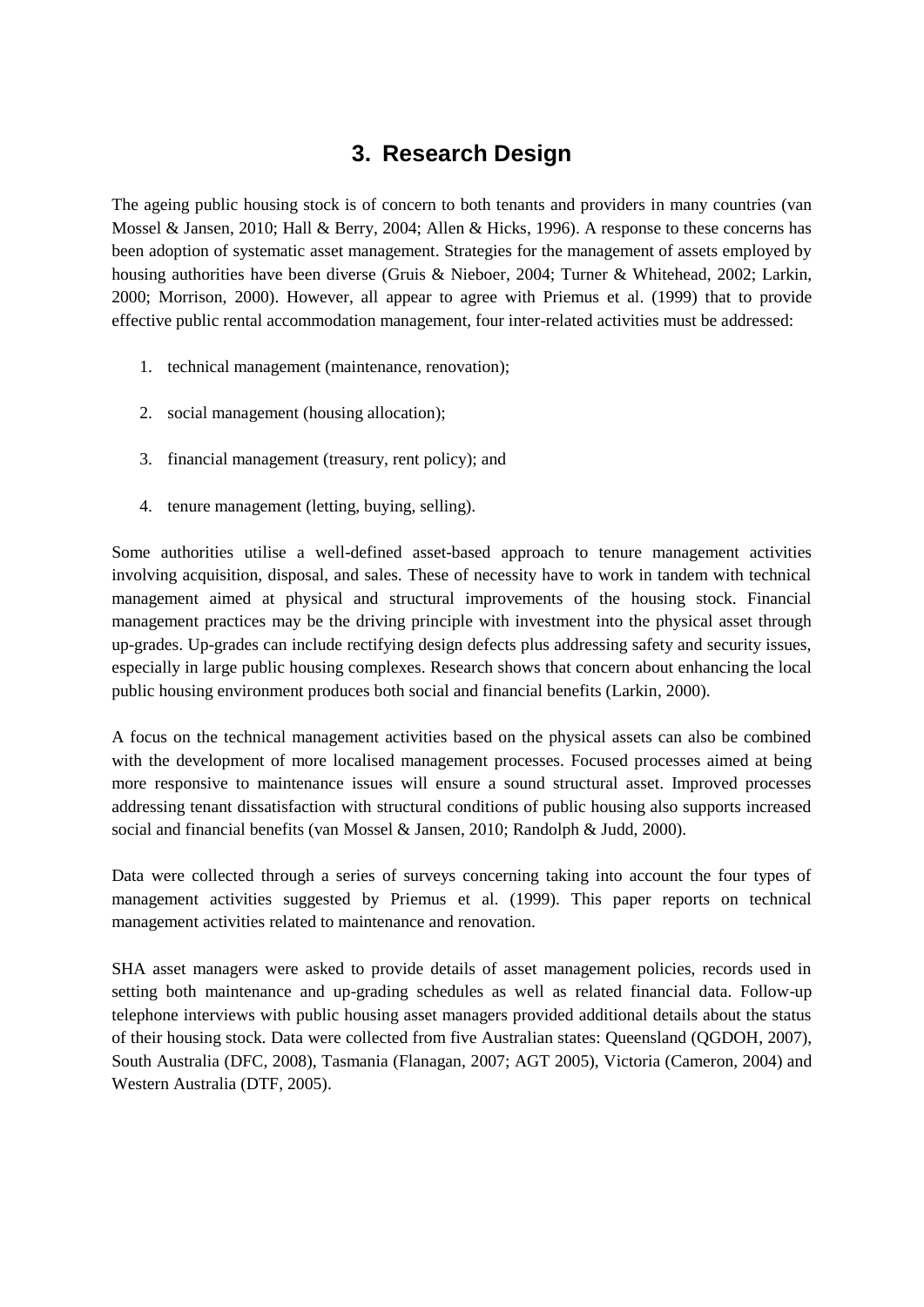# **4. Analysis**

The new public management reforms that evolved in different countries during 1990s were intended to provide financially effective performance from government assets. For example agencies providing social housing adopted new technologies and new operating models to monitor the four basic asset management activities technical, social, financial and tenure. However, scholars have found that public housing asset management reform policy implementation is often incomplete due to the lack of technical and economic capacity (Gruis & Nieboer, 2007; Milligan et al., 2006).

Essentially, the core of an effective asset management strategy requires accurate and relevant information about physical assets. To ascertain whether or not Australian State Housing Authorities have accurate and relevant information out their housing assets, asset managers were asked three questions relating to the maintenance activities:

- Q1: Does your SHA have a Facilities Maintenance Plan?
- Q2: Does your SHA have Condition and Maintenance Records?
- Q3: What type of maintenance information is required to set priorities?

## **4.1 Does your SHA have a Facilities Maintenance Plan?**

All SHAs in our study have at least one Facilities Maintenance Plan. However, the triple level of government within Australia means that all SHAs actually have more than one Facilities Management Plan, each adhering to a different set of regulations. Thus, SHAs internal management structures present barriers to utilising the most effective and efficient maintenance plan.

Table 1 shows that four of the five government public housing agencies are located in within larger government departments within their state. Only Western Australia has a dedicated Department of Housing. SHAs nested within larger government departments are constrained by competing policy and regulation documents.

| Queensland                                                                     | South Australia                                                                               | <b>Tasmania</b>                                                 | Victoria                                                                                         | Western Australia        |
|--------------------------------------------------------------------------------|-----------------------------------------------------------------------------------------------|-----------------------------------------------------------------|--------------------------------------------------------------------------------------------------|--------------------------|
| (OLD)                                                                          | (SA)                                                                                          | (TAS)                                                           | (VIC)                                                                                            | (WA)                     |
| Department of<br><b>Communities</b><br>(Housing &<br>Homelessness<br>Services) | Department for<br><i>Families &amp;</i><br><i>Communities</i><br>(Accommodation &<br>Housing) | Department of<br>Health & Human<br><i>Services</i><br>(Housing) | Department of<br><b>Human Services</b><br>( <i>Housing <math>\&amp;</math></i><br>Accommodation) | Department of<br>Housing |

*Table 1: List of department responsible for social housing in five Australian states*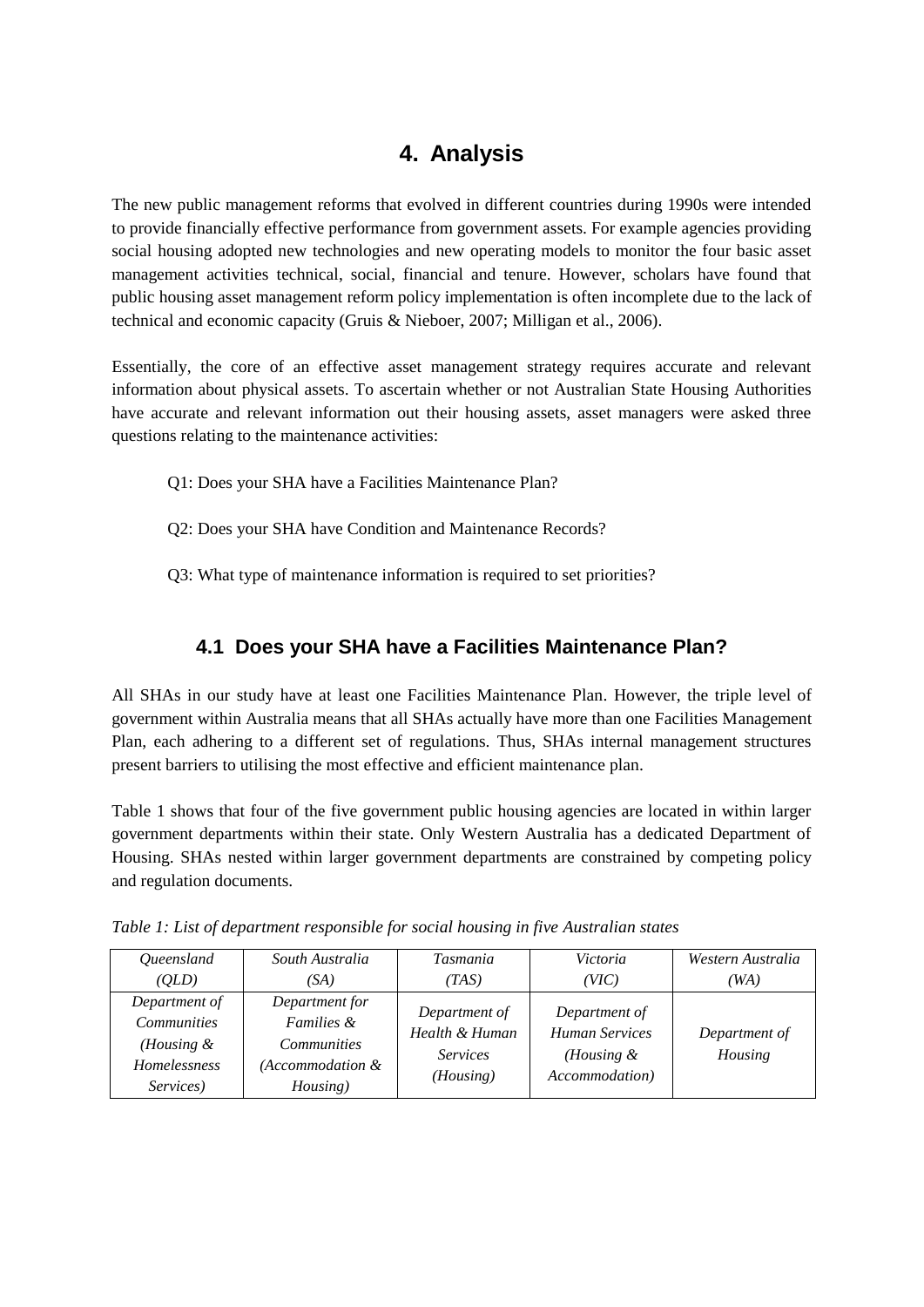Multi-levels of organisational structure means that maintenance requirements for social housing will have competing maintenance priorities if compliance with more than one Facilities Management Plan (FMP). Table 2 shows that all of the SHAs in our study have between 8 and 15 FMPs. In each of these general plans to manage facilities, the detail of maintenance activities is often obscure.

The difficulty for the SHAs lies within the differing purposes of each Facilities Management Plan. For example, corrective maintenance is an attempt to deal with current problems with housing stock. This technical management activity is self-evident. However, from a financial perspective, preventative maintenance would be a priority activity because of the long-term benefit for the AHSs.

At the same time tenure activities should have priority because a predictive maintenance is the only realistic good management practice for a sustainable built environment. Predictability is based on life-cycle models whereas preventive maintenance is usually predicated upon the view of a long-term asset. The difference between the two is significant. Sustainability ideals for all built environment structures have their foundation in a life-cycle model of responsibility: build, maintain, retrofit, maintain, etc.

| Type of maintenance indicated | QLD | SA | <b>TAS</b> | <b>VIC</b> | WA |
|-------------------------------|-----|----|------------|------------|----|
| Corrective                    |     |    |            |            |    |
| Preventative                  |     |    |            |            |    |
| Predictive                    |     |    |            |            |    |
| <b>Total</b>                  | 15  | 8  | 12         | 14         | 11 |

*Table 2: Type & number of Facilities Management Plans*

As would be expected, a corrective maintenance plan is most widely used for facilities asset management by Australian SHAs. Most of the SHAs carry out annual cyclical maintenance and repairs. Asset managers indicated annual planned maintenance is one way of catching up on longterm under-maintenance for some of the housing stock. However, these repairs are a corrective activity. The SHAs in this study indicated that preventive maintenance is used less, because traditionally when government funding is limited, preventative or predictive sections of a FMP are not implemented.

#### **4.2 Does your SHA have Condition and Maintenance Records?**

Many of the SHAs discussed the limitations that a high percentage of ageing social housing stock imposed on following policy ideals and good maintenance practice. If 65 per cent of the national public housing stock is over 40 years old, clearly age has a major impact on repairs and maintenance requirements. Thus, an historical record would assist development and implementation of a Facilities Maintenance Plan.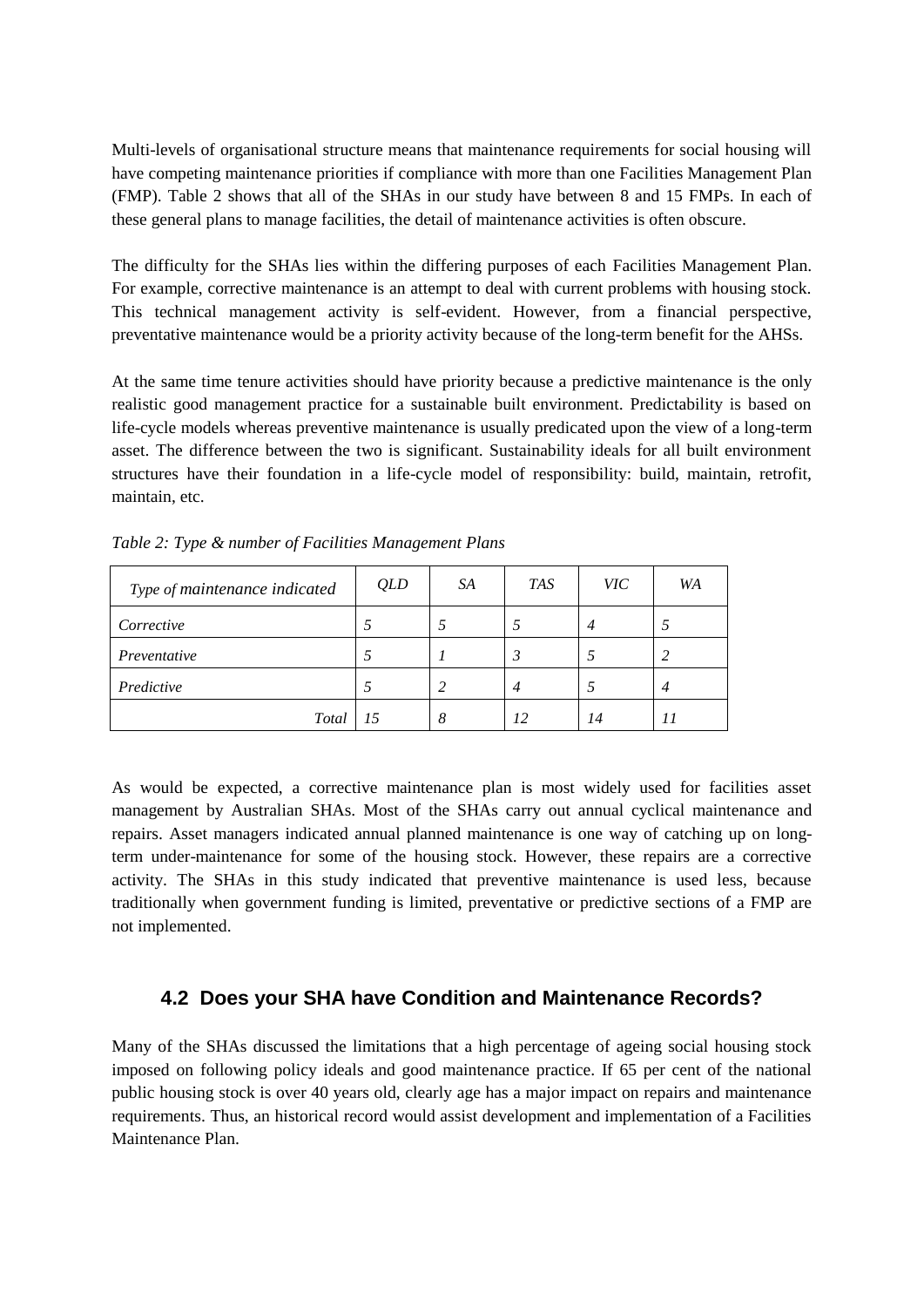Two major long-term external factors have been fundamental in limiting maintenance records. The problems presented by restructuring of government departments responsible for public housing means the loss of both organisational knowledge and maintenance records (Dalton, 2009). The on-going problem of rapidly and continuous changing technology are also obstacles to good record keeping practices. These externally imposed limitations effect the ability to focus on long-term maintenance practices.

Table 3 shows that all SHAs in this study were able to provide some historical information. Three SHAS have records of the general condition of their stock, while Tasmania and Western Australia (with smaller numbers of public housing units) do not have these data.

At the same time all states have data on three important factors to assist with maintenance activities: the categories of buildings, the site-survey history and the locations of all stock. In addition, one of the most important datasets collected by all states shows the difference between planned and responsive maintenance activities as noted in table 3.

| Maintenance Records            | QLD        | SA         | <b>TAS</b>     | <b>VIC</b> | WA             |
|--------------------------------|------------|------------|----------------|------------|----------------|
| General conditions             | Yes        | <b>Yes</b> | N <sub>O</sub> | Yes        | N <sub>O</sub> |
| Categories of buildings        | Yes        | <b>Yes</b> | Yes            | Yes        | Yes            |
| Site survey history            | Yes        | <b>Yes</b> | Yes            | Yes        | Yes            |
| Location                       | Yes        | <b>Yes</b> | Yes            | Yes        | Yes            |
| Maintenance, planned           | <b>Yes</b> | <b>Yes</b> | Yes            | Yes        | Yes            |
| <i>Maintenance, responsive</i> | Yes        | <b>Yes</b> | Yes            | Yes        | Yes            |

*Table 3: Maintenance record data sets available at five Australian SHAs*

### **4.3 Comparison of responsive and planned maintenance expenditure**

Thomas et al. (2005) have written extensively about maintenance issues in social housing. They argue that the value of stock decreases along with a decrease in the amount of maintenance. They claim that lack of regular maintenance is directly related to the liveability of the stock. Thus, all public housing needs to have a regular *planned* maintenance to limit the amount of responsive maintenance required.

Australian SHAs in this study do use a combination of responsive and planned maintenance. Nationally almost 60% of maintenance spend is responsive. For example, between 2003 and 2006, studies show an average 7% growth in responsive maintenance expenditure. Given the small increase in housing stock numbers at this time, and the emphasis on up-grading ageing stock, these numbers suggest a significant level of deferred maintenance.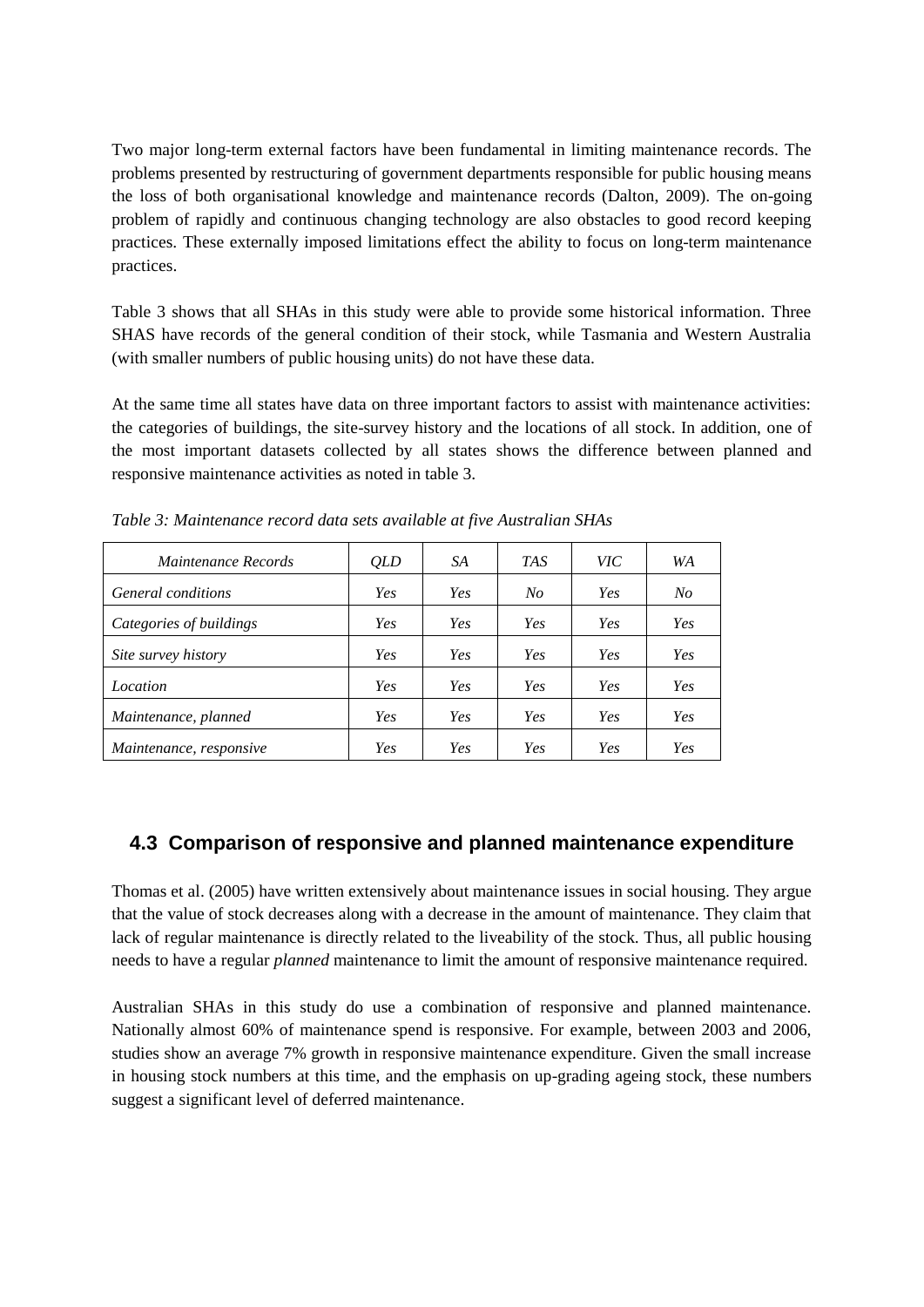The study found variations between jurisdictions in the percentage of maintenance expenditure for planned and responsive maintenance in the financial year 2006/2006. South Australia is the only state that spent more on responsive maintenance than on planned maintenance. Technical management activities based on planned maintenance expenditure is considered good asset management practice. Therefore, Queensland (55%), Tasmania (91%), Victoria (66%) and Western Australia (51%) could all be considered to display good asset management practice.

Western Australia which is the only state with a stand alone Department of Housing spent slightly more (2%) on planned maintenance as on responsive maintenance. However, in three other states – Queensland, Tasmania and Victoria – the expenditure for planned maintenance out-stripped that spent for responsive maintenance. These figures would the expected outcome of following a Facilities Maintenance Plan ensuring to well-maintained stock that improves its financial value.

### **4.4 What type of maintenance information is required to set priorities?**

Backlog maintenance appears to be an international concern for social housing. Even with a detailed Facilities Maintenance Plan with a significant amount of planned maintenance much of the public housing maintenance is not completed by the due date. In order to deal with this problem in Australia the SHAs develop annual regional housing stock maintenance plans and hold regional forums with key stakeholders to devise maintenance requirements priorities. Therefore, good stock condition datasets are required to make both long and short term maintenance plans.

Table 4 indicates four important criteria for development of prioritising maintenance expenditure: dwelling age, inspection results, structural problems and materials degradation All the SHAs have these records (with the exception of the missing records of materials degradation for Queensland).

| Factors                   | QLD | SA  | <b>TAS</b> | VIC- | WA  |
|---------------------------|-----|-----|------------|------|-----|
| Age of dwelling           | Yes | Yes | <b>Yes</b> | Yes  | Yes |
| <i>Inspection results</i> | Yes | Yes | <b>Yes</b> | Yes  | Yes |
| Structural problems       | Yes | Yes | Yes        | Yes  | Yes |
| Materials degradation     | No  | Yes | <b>Yes</b> | Yes  | Yes |

*Table 4: Decision-making factors for prioritising maintenance activities*

It is easy to understand why these records are so important. Each year the Australian Institute of Health and Welfare publishes data on the number of social housing dwellings that are untenantable. For example, between 2007 and 2010, the number of untenantable dwellings increased from 1988 to 3163.

State housing authorities in Australia are able to use the factors listed in table 4 to support their decision-making processes. Identification of untenantable stock has two internal drivers for change,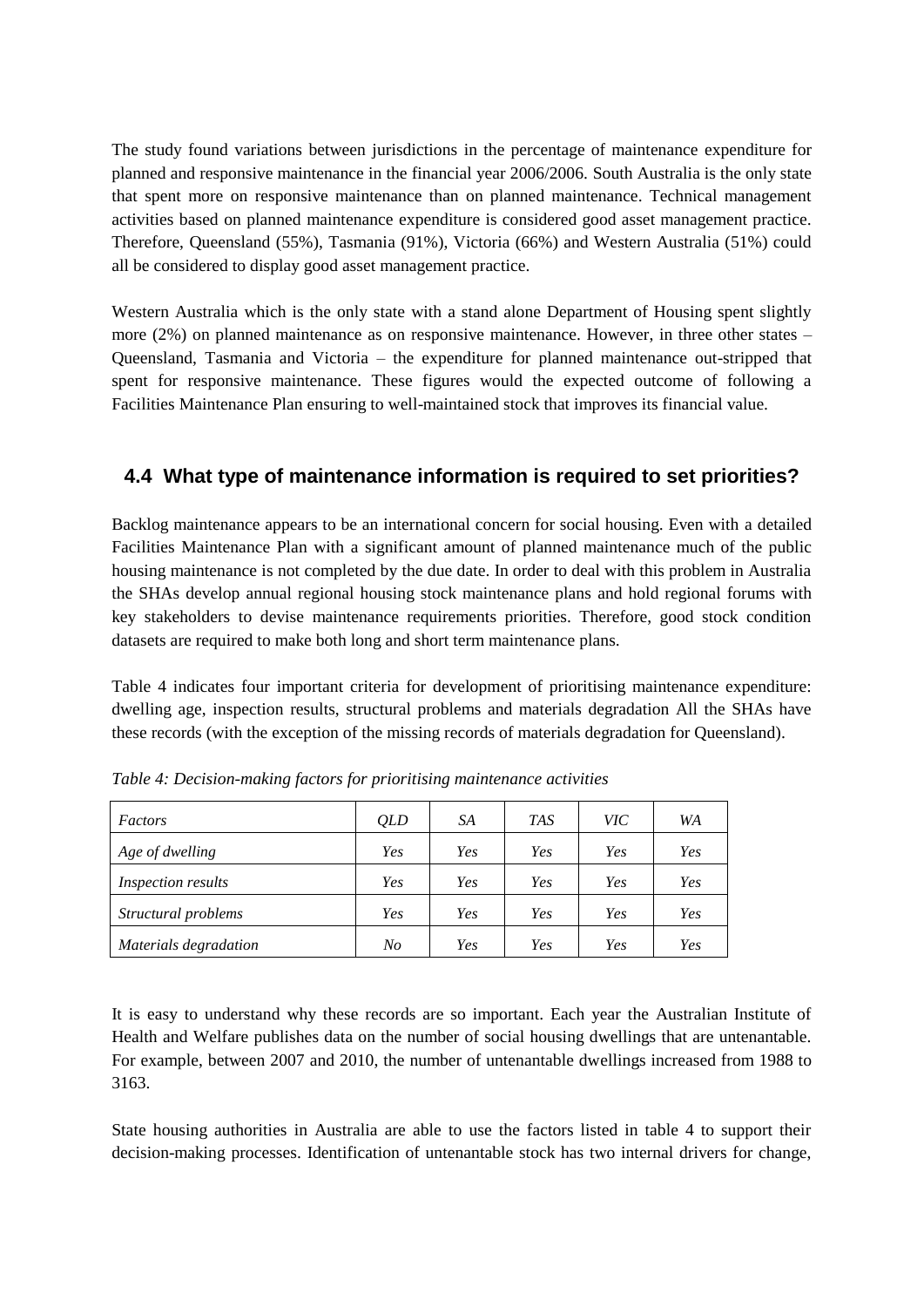disposal of untenantable stock or up-grading stock that to an expected standard. The question of whether or not to up-grade or renovate current stock is not only based on the condition of the stock.

The changing demographics, growing waiting lists for affordable housing, gentrification of neighbourhoods and improved building codes are external drivers for change. These external factors along with the internal factors on the condition of the stock assist the SHAs consider how to balance the tenure, financial, social and technical management priorities to meet social housing policy outcomes (Straub, 2009).

## **5. Conclusion**

This study has shown that SHAs in Australia are able to provide effective social housing management and development by focusing on four inter-related facilities management activities: technical, social, financial and tenure.

At the same time a high percentage of ageing social housing stock complicates implementation of good maintenance practice. Currently 65 per cent of the national public housing stock is over 40 years old which has a negative impact on repairs and maintenance. Because of this much of the maintenance activity remains back-logged due to the growing gap between ageing housing stock and the number of new units becoming available.

Because all Australian State Housing Authorities have limited funding, much of the maintenance is responsive, about 60% nationally, rather than predictive. Thus, a Facilities Maintenance Plan that has a significant target for planned and predictive maintenance is doomed to failure.

# **Acknowledgement**

This project was funded by the Australian Housing and Urban Research Institute, Ltd. (AHURI), an independent, non-political, national research institute which receives funding from the Australian, state and territory governments to carry out a program of research into housing and urban development. The views expressed in this paper are those of the authors, not those of AHURI or its funders.

## **References**

(ABS) Australian Bureau of Statistics (2006) *Building Approvals Data Series*. Australian Bureau of Statistics, Canberra, Australia.

(AGT) Auditor General of Tasmania (2005) *Public Housing: Meeting the Need? 57 edn*. Tasmanian Audit Office, Hobart, Australia.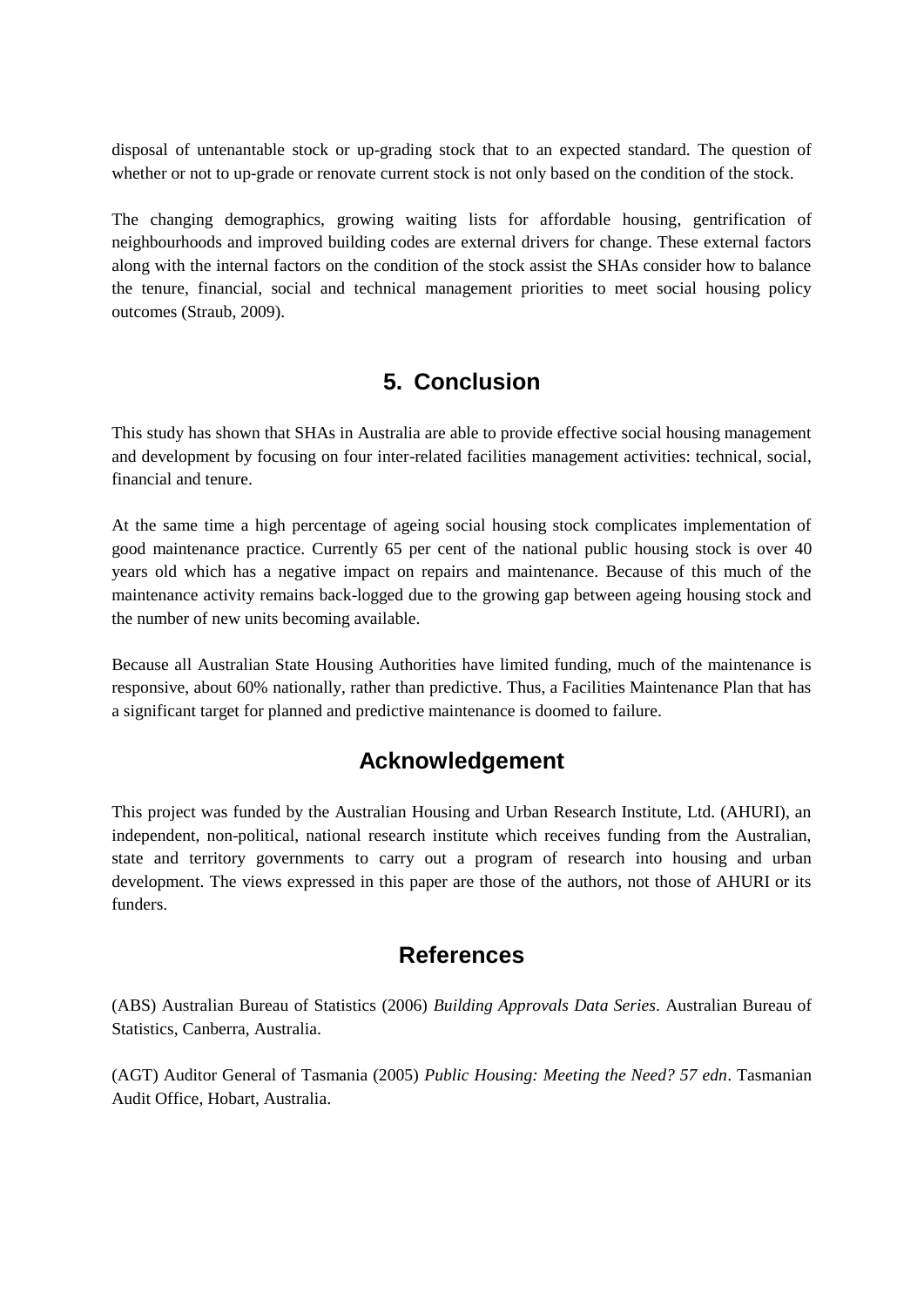(AIHW) Australian Institute of Health and Welfare (2010) *A Profile Of Social Housing In Australia*. Report 232, Australian Institute of Health and Welfare, Canberra, Australia.

Allen, S & Hinks, J (1996) "How Long Should Housing Last? Some Implications of the Age and Probable Life of Housing in England." *Construction Management and Economics* **14**: 531-535.

Arthurson, K (1998) "Redevelopment of Public Housing Estates: The Australian Experience." *Urban Policy and Research* **16**: 35-46.

Boussabaine, AH & Kirkham, RJ (2004) "Simulation of Maintenance Costs in UK Local Authority Sport Centres." *Construction Management and Economics* **22**: 1011-1020.

Cameron, J. (Ed.) (2004) "Maintaining Public Housing Stock." In *Auditor General Report*, Government of Victoria, Melbourne, Australia.

Cooper, J & Jones, K (2008) "Routine Maintenance and Sustainability of Existing Social Housing." *In the Proceedings of the CIBW070 Conference in Facilities Management, 2008*, *Edinburgh*. Heriot Watt University, UK.

Dalton, T (2009) "Housing policy retrenchment: Australia and Canada compared." *Urban Studies* **46**: 63-91.

(DFC) Department of Families and Communities (2008) *Housing SA: Asset Strategy and Regional Planning*. Government of South Australia, Adelaide, Australia.

(DTF) Department of Treasury and Finance (2005) *Strategic Asset Management Framework for Western Australian Public Sector Agencies*. Government of Western Australia, Perth, Australia.

Flanagan, K (2007) *Housing: Building a Better Tasmania*. Tasmanian Council of Social Services Hobart, Australia.

Gabriel, M & Jacobs, K (2006) "Opportunities and Constraints in State Housing Policy: The Example of Tasmania's 'Affordable Housing Strategy'. *Urban Policy and Research* **24**: 539–551.

Gruis, V & Nieboer, N (2004) "Strategic Housing Management: An Asset Management Model for Social Landlords." *Property Management* **22**: 201–213.

Hall, J & Berry, M (2004) *Sustainable Financing for Public Housing Authorities*. AHURI Research & Policy Bulletin. Australian Housing and Urban Research Institute, Melbourne, Australia.

Heywood, C & Kenley, R (2008) "The Sustainable Competitive Advantage Model for Corporate Real Estate." *Journal of Corporate Real Estate* **10**: 85–109.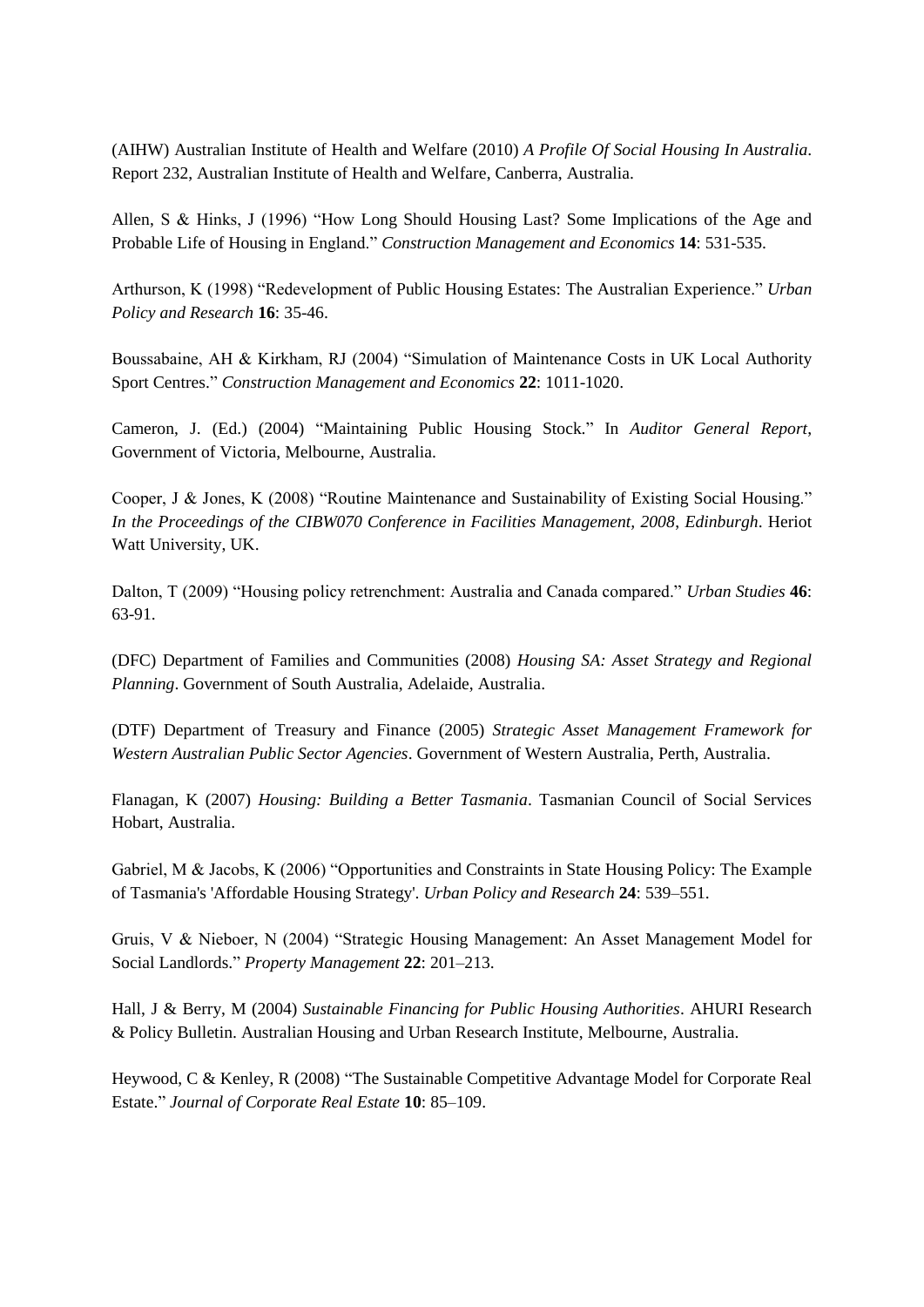Jacobs, K, Atkinson, R, Spinney, A, Colic-Peisker, V, Berry, M and Dalton (2010) *What Future for Public Housing? A Critical Analysis*. Report 151, Australian Housing and Urban Research Institute Melbourne, Australia.

Jones, K & Sharp, M (2007) "A New Performance-Based Process Model for Built Asset Maintenance." *Facilities* **25**: 525-535.

Kenley, R, Chiazor, M, Hall, and Heywood, C (2010) *Good Practices for Managing Australia's Public and Community Housing Assets*, Report 148, Australian Housing and Urban Research Institute Melbourne, Australia.

Langevine, R, Allouche, M and Rizk, S A Rizk (2006) "Decision Support Tool for the Maintenance Management of Buildings." *In the Proceedings of the Joint International Conference on Computing and Decision Making in Civil and Building Engineering*, June 14-16, 2006, Montréal, Canada.

Larkin, A. (2000) *Asset Management Strategies: A Review of Asset Management Strategies of Housing Associations in England and Social Housing Providers in Australia.* Metropolitan Housing Trust/The Housing Corporation. London, UK.

Levitt, Joel (2003) *Complete Guide to Preventative and Predictive Maintenance*, New York, Industrial Press.

Milligan, V R Dieleman, F M and van Kempen, R (2006) "Impacts of Contrasting Housing Policies on Low-Income Households in Australia and the Netherlands." *Journal of Housing and the Built Environment* **21**: 237–255.

Morrison, N (2000) "Examining The Difficulties of Letting Social Housing within England." *geojournal* **51**: 339-349*.*

Priemus, H, Dieleman, F and Clapham, D (1999) "Current Developments in Social Housing Management." *Netherlands Journal of Housing and the Built Environment* **4:** 211–223.

(QGDOH) Queensland Government Department of Housing (2007) *Asset Strategic Plan 2007–2012*. Queensland Government Department of Housing, Brisbane, Australia.

Randolph, B & Judd, B (2000) "Community Renewal and Public Housing Estates." *Urban Policy and Research,* **8**: 91–104.

Shen, QP, Lo, KK and Wang, QA (1998) "Priority Setting in Maintenance Management: A Modified Multi-Attribute Approach using Analytic Hierarchy Process." *Construction Management and Economics*, **16**: 693-702.

Straub, A (2009) "Dutch Standard for Condition Assessment of Buildings." *Structural Survey* **27**: 23- 35.